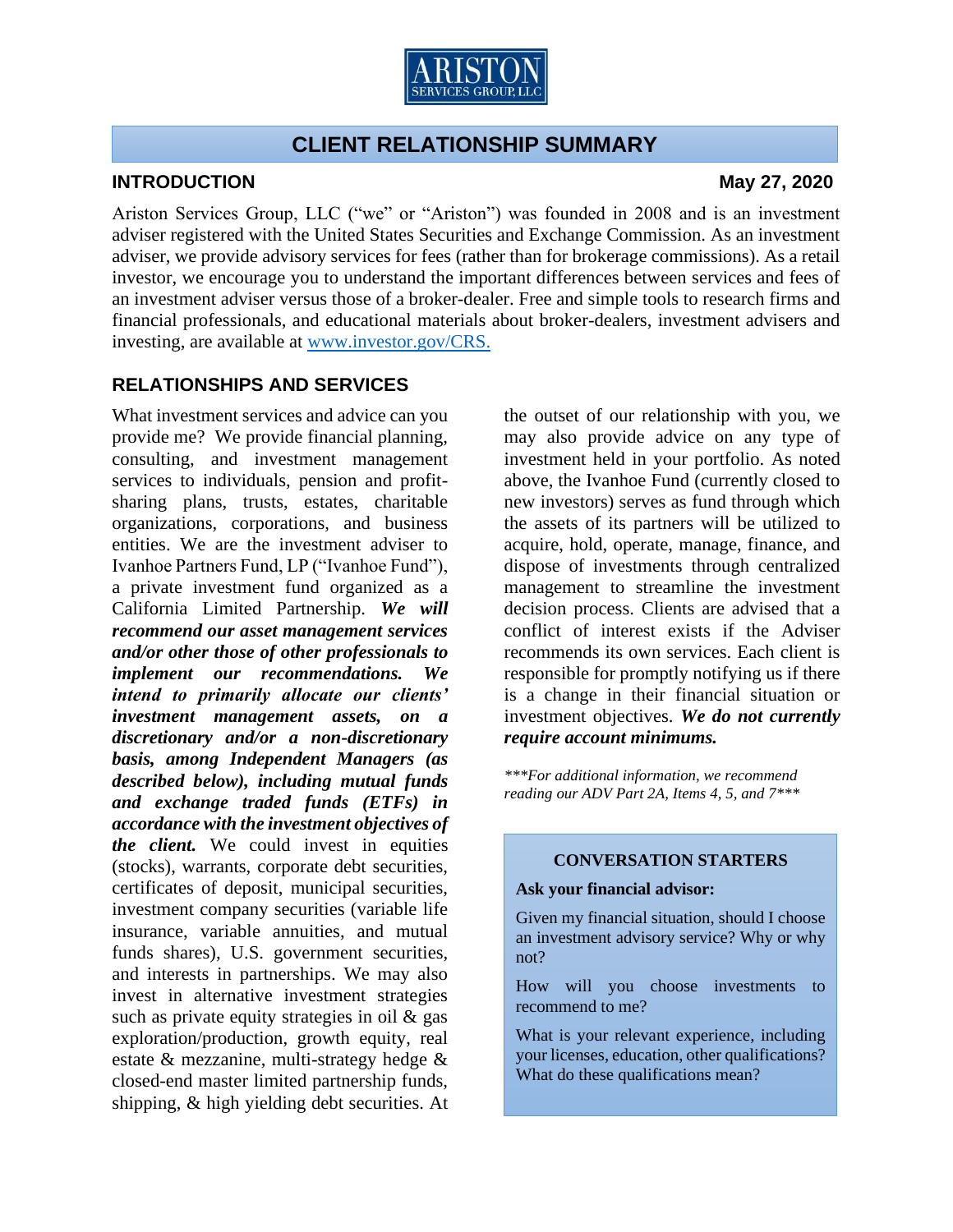

## **FEES, COSTS, CONFLICTS AND STANDARD OF CONDUCT**

**What fees will I pay?** Our fees are based on a percentage of assets under management, hourly charges, and fixed fees (not including subscription fees). We charge an annual fee based upon a percentage of the market value of the assets being managed and use a tiered blended rate fee schedule. The annual management fee is calculated by applying different rates to different portions of the portfolio, and will vary between 0.40% and 1.50% depending upon the market value of the assets under management and the type of investment management services we provide to you. For amounts of \$500,000 and below, the annual percentage fee is 1.50%. For amounts above \$500,000 to \$1 million, the annual percentage fee is 1.00%. For amounts above \$1 million to \$2 million, the annual percentage fee is 0.75%. It is important that you are aware that our annual fee does not include brokerage commissions, transaction fees, and other related costs and expenses that you will incur, including, for example: 1) charges imposed by Financial Institution(s) and other third parties, 2) fees charged by Independent Managers and wrap fee program sponsors, 3) custodial fees, 4) charges imposed by a mutual fund or exchange traded

#### **CONVERSATION STARTERS**

#### **Ask your financial advisor:**

Help me understand how these fees and costs might affect my investments. If I give you \$10,000 to invest, how much will go to fees and costs, and how much will be invested for me?

How might your conflicts of interest affect me, and how will you address them?

fund in which we may invest on your behalf. Such fees are disclosed in the mutual fund or exchange traded fund's prospectus (e.g., fund management fees and other fund expenses). You may also incur deferred sales charges, odd-lot differentials, transfer taxes, wire transfer and electronic fund fees, and other fees and taxes on brokerage accounts and securities transactions. *You will pay fees and costs whether you make or lose money on your investments.* Fees and costs will reduce any amount of money you make on your investments over time. Please make sure you understand what fees and costs you are paying. For investments in Ivanhoe Fund we receive a quarterly management fee, calculated at an annual rate of 0.7% (0.175% per quarter) of the value of each Limited Partner's capital account, an annual Incentive Allocation equal to 5% of the Net Income allocated for the year to each subscriber in the Ivanhoe Fund. We provide comprehensive financial planning and consulting services (which could include non-investment related matters). We charge a fixed fee and/or hourly fee for these services. Our financial planning and consulting fees are negotiable, but generally range from \$500 to \$25,000 on a fixed fee basis and/or from \$250 to \$350 on an hourly rate basis, depending upon the level and scope of the services and the professional rendering the financial planning and/or consulting services. If you engage us for additional investment advisory services, we may be able to offset all or a portion of fees for those services based upon the amount paid for the financial planning and/or consulting services. *For more detailed information, we recommend reading our ADV Part 2A, Items 5, 6 and 12.*